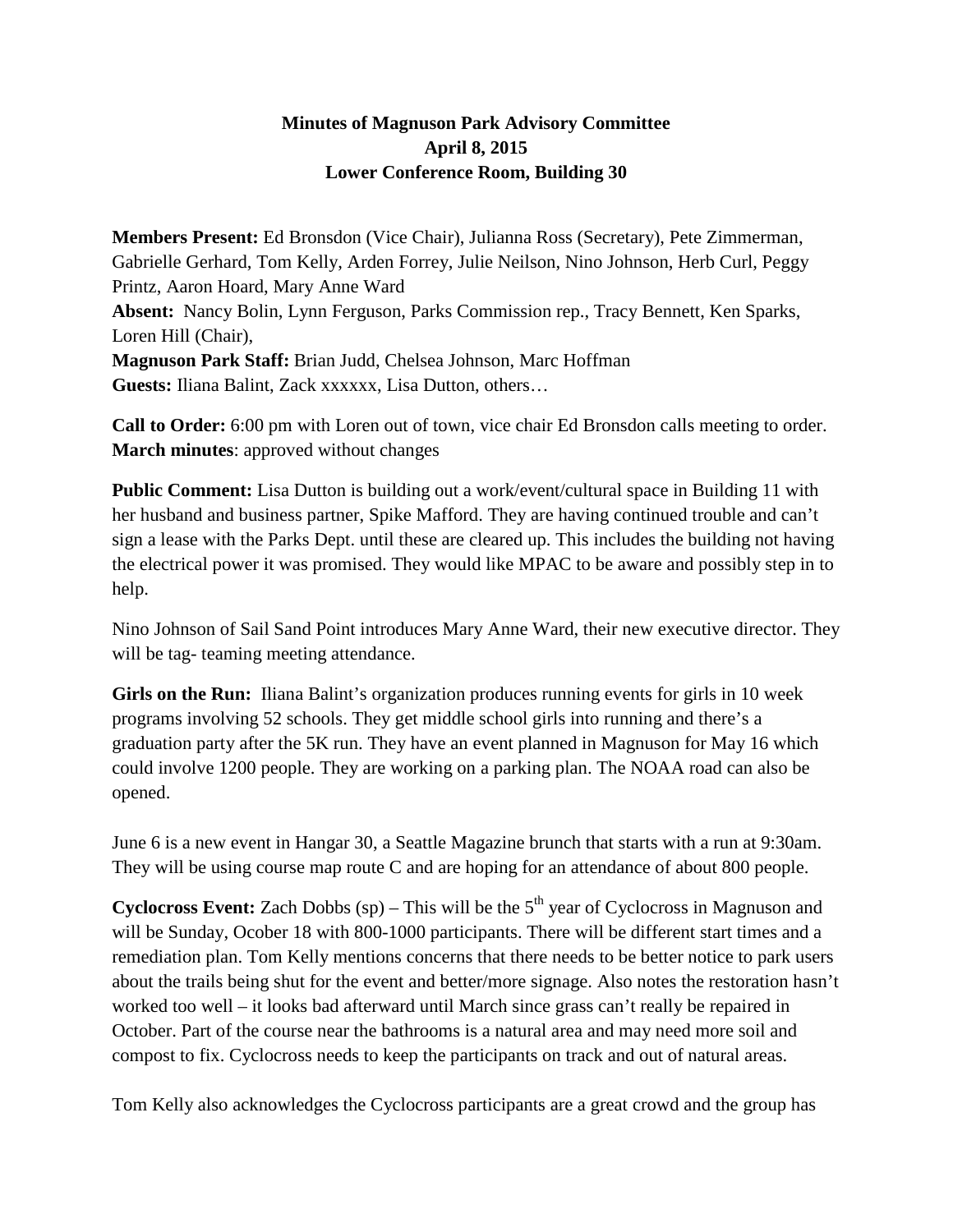made improvements over time to the event and its impact on the park. Ken Sparks suggests Cyclocross also attend a NEDC meeting to inform that group. Gabrielle Gerhard offers to help get the message out.

**Large Events:** Brian introduces Chelsea Johnson, Sr. Events Scheduler with Parks Dept. She informs committee of some bigger events coming up. May 31 will be Touch a Truck which 2,000 – 3,000 people attend. There will be a shuttle from the Seattle Children's parking lot in the park to the event. June 5 is the Seattle Magazine brunch in Hangar 30 and there is a Crohn's Colitis Walk on June 7 with about 1,000 people. Several events with attendance of approx 500 and on August 9, STG will produce a summer outdoor concert with 4,000 people and 5-6 bands. This will be a family focused concert featuring a band like heard on KEXP, and no alcohol.

Tom Kelly objects to the use of Kite Hill by STG for several reasons and is also concerned that the Pony Boy Jazz concert, which was free to the public and low impact, was priced out of holding concerts in the park. Ken Sparks in concerned and thinks Parks Dept. is acting without concern for parking issues and the community. He is worried the neighborhoods will have to hire police up the hill for these events that are just about the park making money and not benefitting the community. Ed Bronsdon politely disagrees and sees a much improved process regarding large events at the park. All acknowledge there are still issues, but there has been much improvement.

**Solid Ground:** Ken Sparks, the historic district will be here forever. The park's original cap on housing as already increased with the Building 9 development. We need a moratorium on more housing in the park until there are more amenities for the increased population. NEDC and other groups will be asking for a five year moratorium. Julie Neilson reminds the committee that at the request of the City of Seattle, Solid Ground is simply gathering feasibility studies on how they could provide more housing.

**Building 2 Charrette:** Julianna Ross informs committee of a community visioning charrette for Building 2 on Saturday, June 6 from 1-5 PM. All are welcome and more details to come.

**USGS Pump Project:** Tom Kelly gives committee an update on this project. USGS has been a good neighbor and in the past it took down the fence bordering NE 65th St., provided water to the park wetlands, and provided access for restoring park land.

The USSG pumps along the lakefront have reached their end of life and the present project will replace them with a pump house located a hundred feet farther inland within the easement and along a pre-existing road. The hundred foot section of pipeline between the old pump location and the new one will also be replaced. During construction trees and vegetation will be removed or cut within the impacted section of the 30-foot wide easement. The easement will be revegetated and there will also be a required mitigation planting nearby.